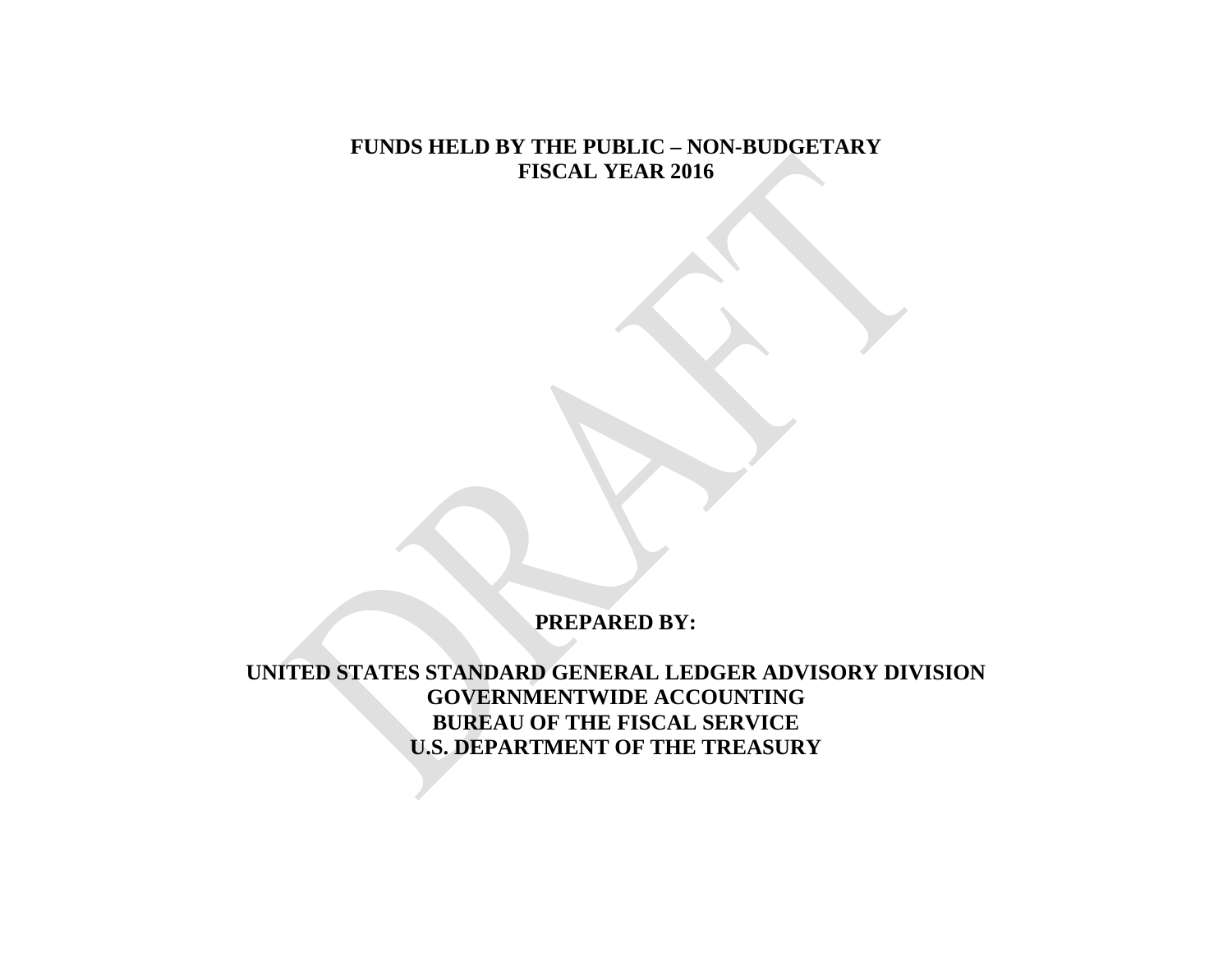| <b>Version</b><br><b>Number</b> | <b>Date</b> | <b>Description of Change</b> | <b>Effective</b><br><b>USSGL TFM</b> |
|---------------------------------|-------------|------------------------------|--------------------------------------|
|                                 | 05/07/2015  | Original Version             | TFM S2 15-01                         |

**NOTE**: This scenario follows USSGL TFM S2 15-01 (June 2015) Part 2.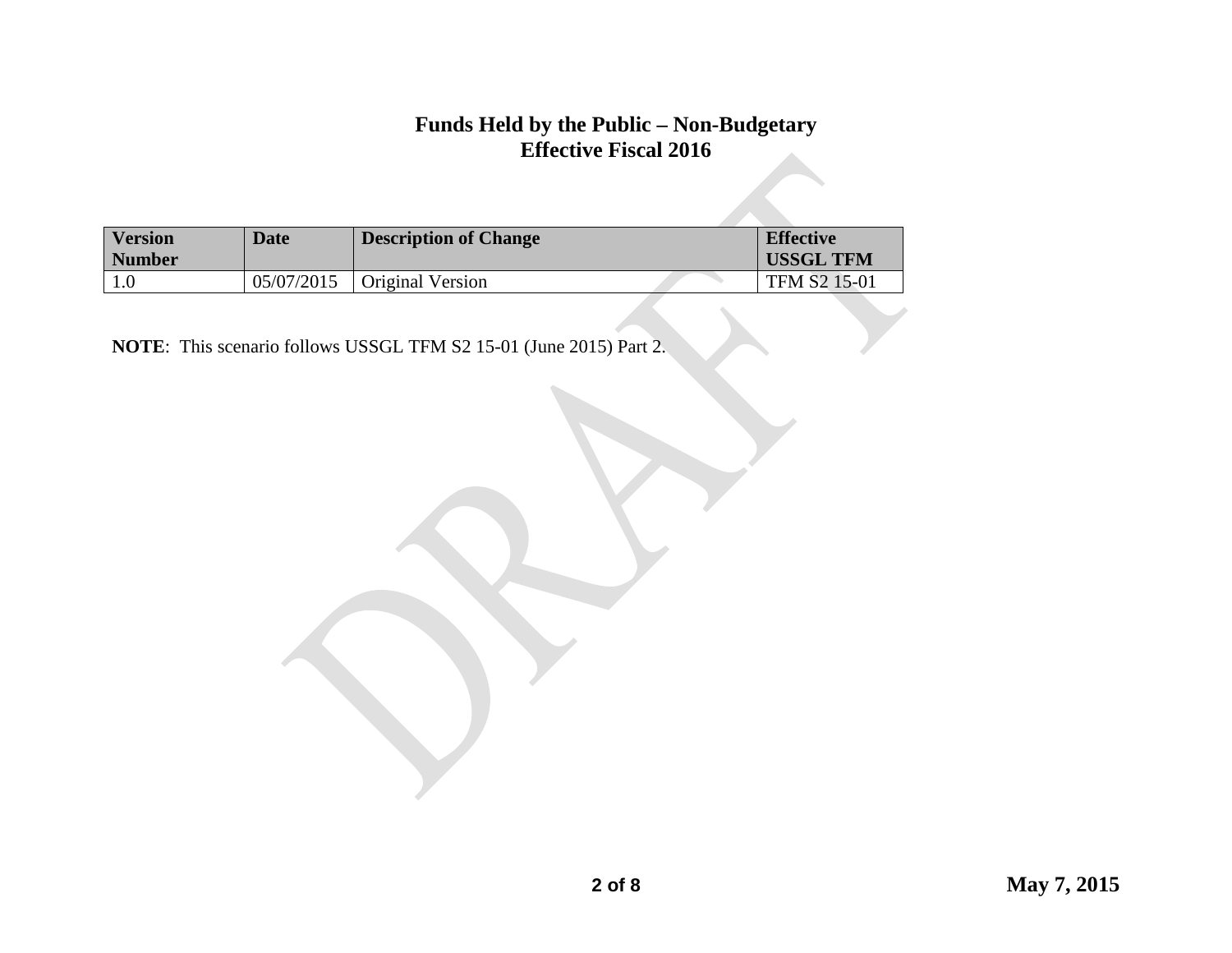#### **Overview**

During the initial reporting periods where agencies started using the Governmentwide Treasury Account Symbol Adjusted Trial Balance System (GTAS) it was discovered that agencies that had Funds Held Outside of Treasury (FHOT) that are non-budgetary didn't have a USSGL account that they were able to use so that they can record their FHOT non-budgetary in order to pass GTAS edit 5 - Funds Held Outside of Treasury Business Line Balances. After a datacall to agencies and discussions with the Bureau of the Fiscal Service Cash Accounting Division it was determined that the best solution would be to create a new USSGL account for agencies to use when they have non-budgetary FHOT that is recorded in the Central Accounting Reporting System (CARS).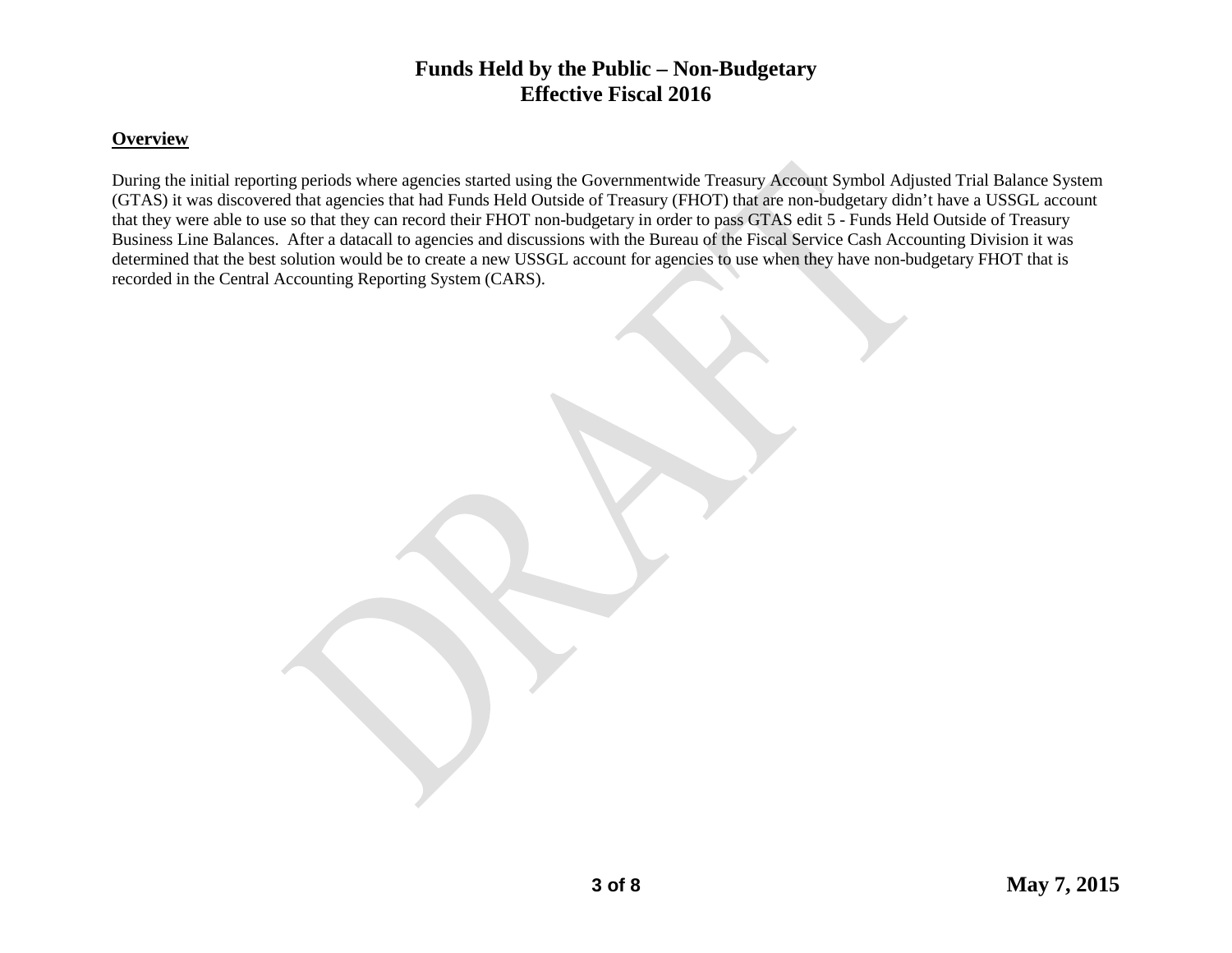#### **New USSGL Account**

| <b>Account Title:</b>  | Funds Held by the Public – Non-Budgetary                                                                   |
|------------------------|------------------------------------------------------------------------------------------------------------|
| <b>Account Number:</b> | 113500                                                                                                     |
| <b>Normal Balance:</b> | Debit                                                                                                      |
| <b>Definition:</b>     | The amount of funds held by the public that the Office of Management and Budget has determined will not be |
|                        | included in the Budget of the United States Government. This account does not close at yearend.            |

#### **Listing of USSGL Accounts Used in This Scenario**

| <b>Account</b><br><b>Number</b> | <b>Account Title</b>                                                 |
|---------------------------------|----------------------------------------------------------------------|
|                                 |                                                                      |
| <b>Budgetary</b>                |                                                                      |
| None                            |                                                                      |
| <b>Proprietary</b>              |                                                                      |
|                                 |                                                                      |
| 113500                          | Funds Held by the Public – Non-Budgetary                             |
| 240000                          | Liability for Nonfiduciary Deposit Funds and Undeposited Collections |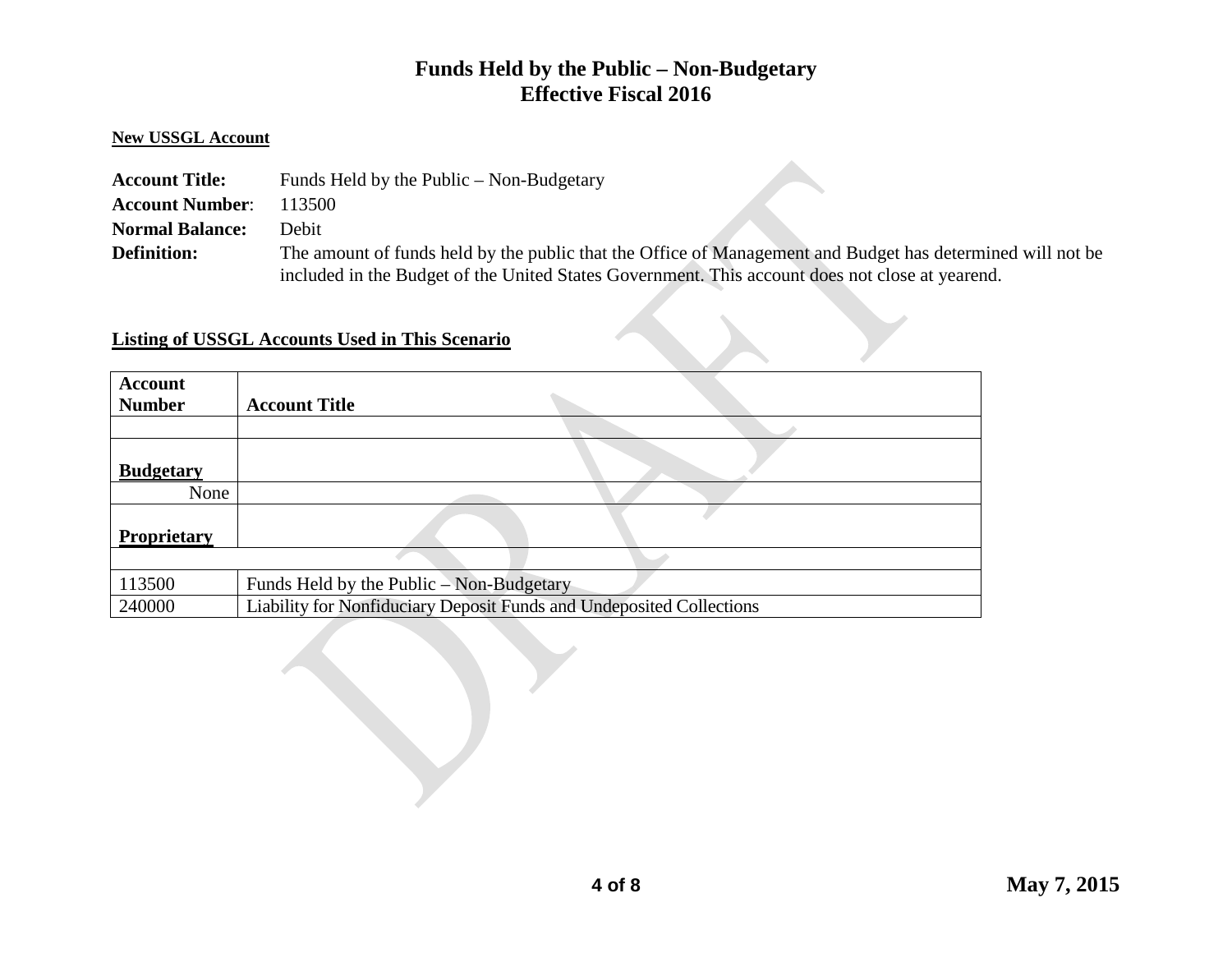#### **Attribute Table**

| No.    | <b>USSGL Account Title</b>                 | <b>Anticipated</b> | <b>Budg/Prop</b> | <b>Norm</b><br><b>Bal</b> | <b>Begin/End</b> | Debit/Credit            | Auth<br><b>Type</b><br>Code | Apport<br>Cat | <b>Apport</b><br>Cat B |
|--------|--------------------------------------------|--------------------|------------------|---------------------------|------------------|-------------------------|-----------------------------|---------------|------------------------|
| 135000 | Funds Held by the Public-<br>Non-Budgetary | N                  | D                | D.                        | B/E              | $\mathbf{D}/\mathbf{C}$ |                             |               |                        |

Attribute Table (continued)

| <b>Avail</b><br><b>Time</b> | <b>BEA</b><br>Cat | <b>Borrow</b><br><b>Source</b> | <b>Budgetary</b><br><b>Impact</b><br><b>Indicator</b> | <b>Cohort</b><br>Yr | Cust/<br><b>Noncust</b> | Exch/<br><b>Nonexch</b> | Fed/<br><b>NonFed</b> | <b>Trading</b><br>Ptnr | <b>Trading</b><br><b>Ptnr Main</b> | <b>PY</b><br>Adj | Program<br><b>Indicator</b> |
|-----------------------------|-------------------|--------------------------------|-------------------------------------------------------|---------------------|-------------------------|-------------------------|-----------------------|------------------------|------------------------------------|------------------|-----------------------------|
|                             |                   |                                |                                                       |                     |                         |                         | N                     |                        |                                    |                  |                             |

 $\mathcal{L}_{\text{max}}$ 

# Attribute Table (continued)

| <b>Program Rpt</b><br>Cat | <b>Reimb Flag</b> | Year of<br><b>BA</b> | <b>Reduction Type</b> | <b>Fund Type</b> | <b>Reporting</b><br><b>Type Code</b> | <b>Financing</b><br><b>Account</b><br>Code | <b>TAS</b><br><b>Status</b> | <b>Trans.</b><br><b>Code</b> |
|---------------------------|-------------------|----------------------|-----------------------|------------------|--------------------------------------|--------------------------------------------|-----------------------------|------------------------------|
|                           |                   |                      |                       | DF               | E/F/U                                | N                                          | U/E                         | X/K/N                        |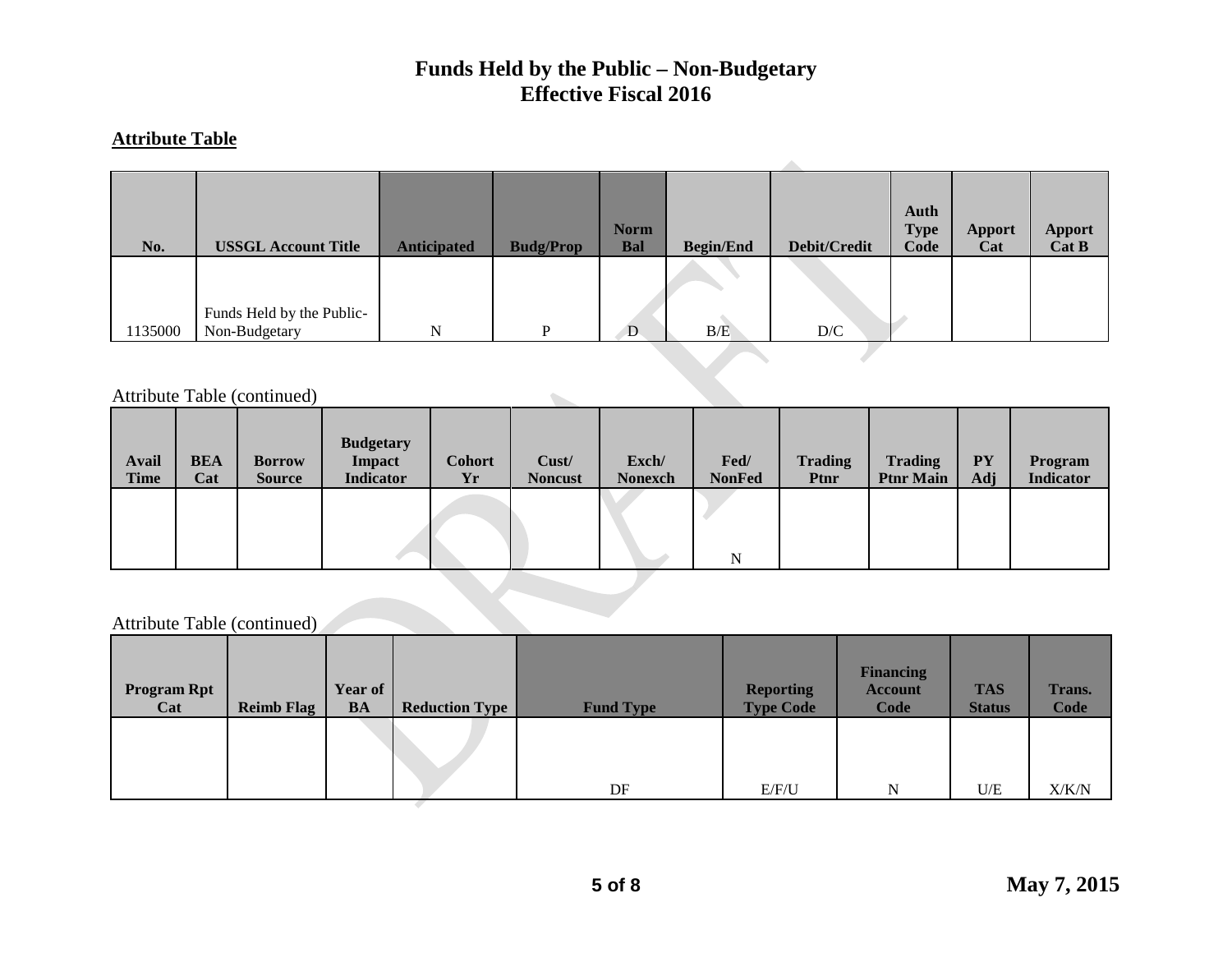#### **CrosswalksImpacted**

| <b>USSGL</b><br><b>Account</b><br><b>Number</b> | <b>Balance</b><br><b>Sheet</b> | <b>Net Cost</b> | <b>Net</b><br><b>Position</b> | <b>Custodial</b><br><b>Activity</b> | <b>P&amp;F/</b><br><b>SF133</b> | <b>SBR</b> | <b>Reclassified</b><br><b>Balance</b><br><b>Sheet</b> | <b>Reclassified</b><br><b>Net Cost</b> | <b>Reclassified Net</b><br><b>Position</b> |
|-------------------------------------------------|--------------------------------|-----------------|-------------------------------|-------------------------------------|---------------------------------|------------|-------------------------------------------------------|----------------------------------------|--------------------------------------------|
| 113500                                          | Line 7                         | N/A             | N/A                           | N/A                                 | N/A                             | N/A        | Line 2.1                                              | N/A                                    | N/A                                        |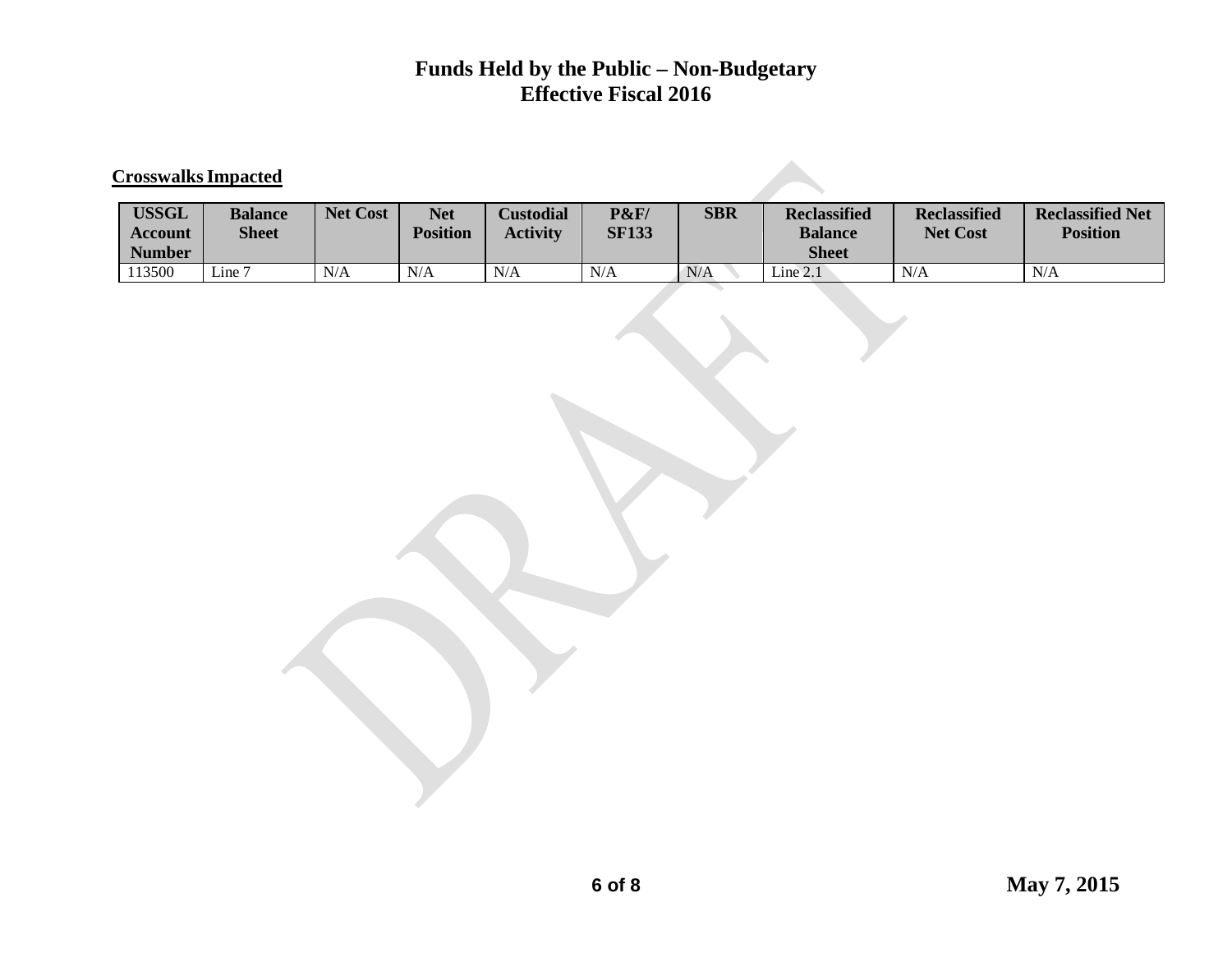#### <span id="page-6-0"></span>**USSGL Scenario**

.

 $\overline{a}$ 

A beginning Trial Balance is not applicable in this scenario.

#### **Illustrative Transactions**

1. To record \$100 for total amount received and deposited in a Non-Treasury General Account at a bank. These funds are held temporarily by the Government until ownership is determined.

| <b>Deposit fund (FHOT)</b>                |           |     |                  |                   |  |
|-------------------------------------------|-----------|-----|------------------|-------------------|--|
|                                           | <b>DR</b> | CR  | <b>TC</b>        | BETC <sup>1</sup> |  |
| <b>Budgetary Entry</b>                    |           |     |                  |                   |  |
| None                                      |           |     |                  |                   |  |
|                                           |           |     |                  |                   |  |
| <b>Proprietary Entry</b>                  |           |     |                  |                   |  |
| 113500 Funds Held by the Public – Non-    |           |     |                  |                   |  |
| <b>Budgetary</b>                          | 100       |     | C <sub>108</sub> | <b>FHOTXD</b>     |  |
| 240000 Liability for Nonfiduciary         |           |     |                  |                   |  |
| Deposit Funds and Undeposited Collections |           | 100 |                  |                   |  |

 $<sup>1</sup>$  The Business Event Type Codes (BETCs) referenced in this transaction are very high-level examples which purposely focus on a limited number</sup> of BETCs due to the extent of the many possible BETC combinations based on the Treasury Account Symbol (TAS). The scenario is not meant to address all the BETCs, please refer to the Shared Accounting Module (SAM) public website at<https://www.sam.fms.treas.gov/sampublic>for a complete and appropriate list of the most current TAS BETC information.